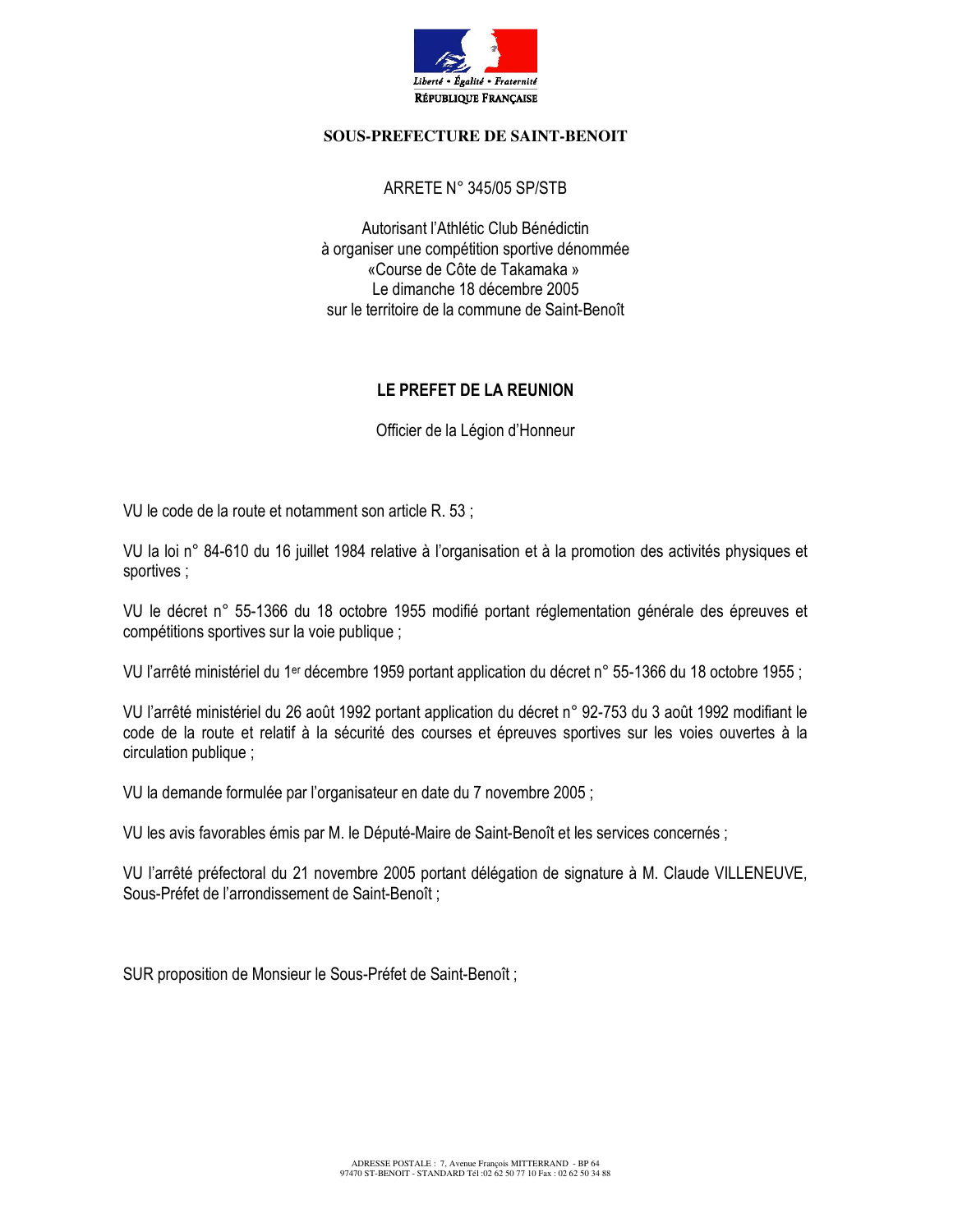### **ARRETE:**

Article 1 - L'Athlétic Club Bénédictin est autorisé à organiser une compétition sportive dénommée «Course de Côte de Takamaka» le dimanche 18 décembre 2005 sur le territoire de la commune de Saint-Benoît

Article 2 – Cette autorisation est accordée sous réserve de la stricte observation des dispositions du décret et des arrêtés précités ainsi que des mesures suivantes :

## **SECURITE:**

- Axes non fermés à la circulation, respect strict du code de la route par les concurrents ;
- Mise en place :

de dispositifs et de barrières pour la sécurité du public et des concurrents, notamment au départ et à l'arrivée :

de signaleurs en nombre suffisant aux endroits difficiles ou dangereux empruntés et plus particulièrement à la hauteur de la Marine aux abords de la RN 2002 et aux intersections suivantes :

- RN 2002 et CD 53 :
- CD 53 et chemin Bellier.

#### **SECOURS ET PROTECTION**

- Prévoir un médecin et deux ambulances
- . Dr Marc WEBER : 2, avenue François Mitterrand 97470 Saint-Benoît

Présence obligatoire de ce médecin du début à la fin de la manifestation.

. SARL Ambulance PAPAYA : 3, rue Michel Debré - Mare à Citrons - 97433 Salazie n° agrément : 97254 196 5

n° 262 BRF 974 Equipage: M. Jimmy PAPAYA: CCA Mme Sophie OLIVIER : AFPS

. Ambulance 97 Rapid Est Sarl : 2 lot Le Canal – Bras Fusil – 97470 Saint-Benoît N° agrément : 97254136

N° 685 BRP 974 Equipage: Mme Edith NARAYANIN THOURIGNY: CCA M. Jean Marie THOURIGNY: AFPS

Présence de ces ambulances agréées obligatoire pendant toute la durée de la manifestation.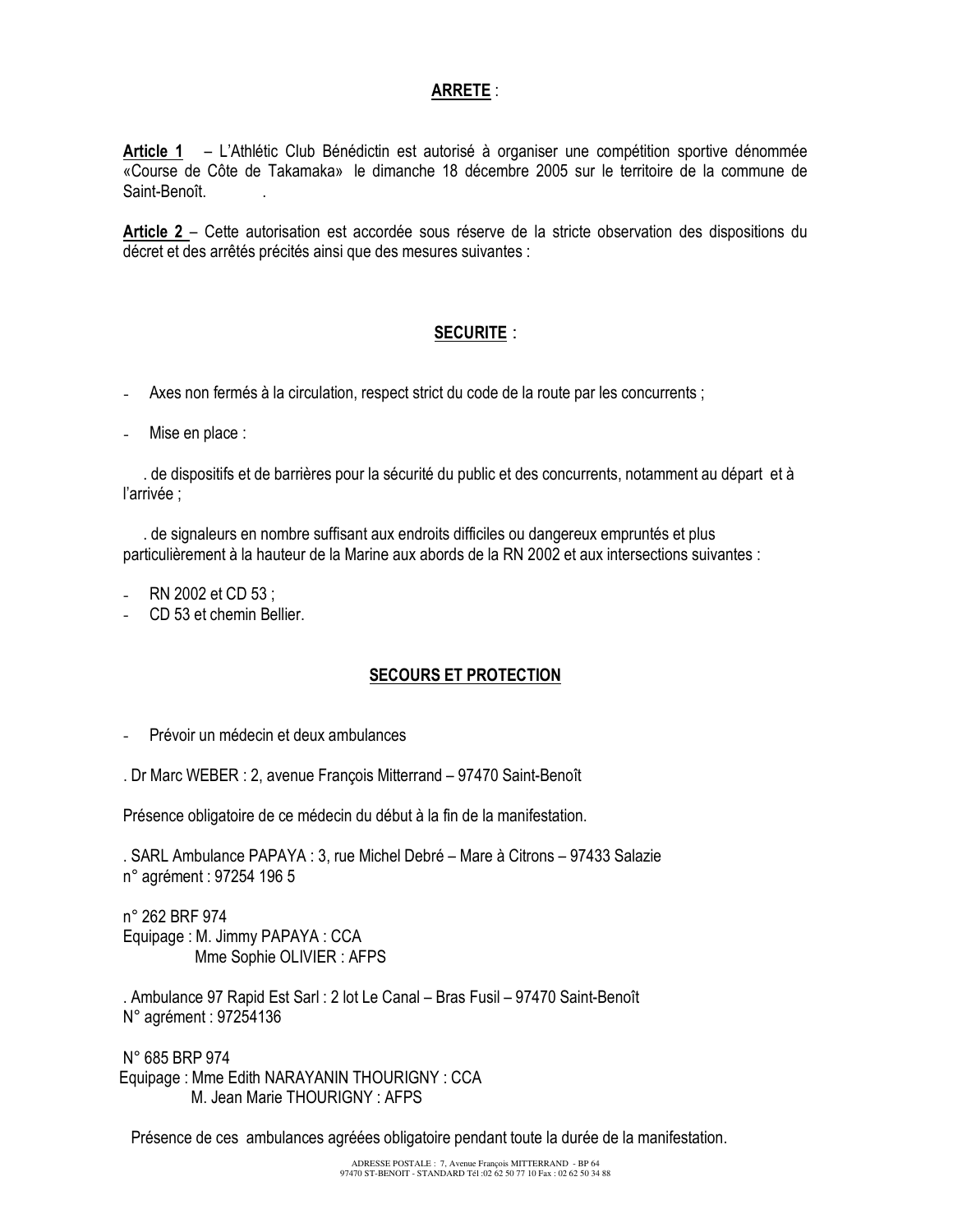Article 3 – Au cas où un accident se produirait et que le médecin doive s'absenter ou que les ambulanciers doivent transporter les blessés, la compétition devra s'arrêter jusqu'à leur retour.

Article 4 – Dans l'hypothèse où le médecin prévu est réquisitionné, la course ne pourra pas avoir lieu sauf si un médecin remplaçant peut assurer la surveillance médicale pendant toute la durée de l'épreuve.

Article 5 – La mise en place du dispositif de sécurité et de secours est à la charge de l'organisateur.

Article 6 – Les signaleurs, dont les noms figurent en annexe, doivent être identifiables par les usagers de la route au moyen de signes distinctifs et être en possession d'une copie de l'arrêté autorisant la course. Ils devront être mis en place avant le début des épreuves aux endroits précisés dans le dispositif de sécurité.

Article 7 – L'organisateur de l'épreuve devra souscrire une police d'assurance couvrant sa responsabilité civile. Il devra être en mesure d'attester cette souscription avant le départ de l'épreuve.

Article 8 – L'autorisation de la manifestation pourrait être rapportée à tout moment, notamment par le responsable du service d'ordre, s'il s'avérait que les conditions de sécurité ne se trouvaient plus remplies ou que l'organisateur, malgré la mise en demeure qui lui en aurait été faite par l'autorité administrative ou ses représentants qualifiés, ne respectait plus ou ne faisait plus respecter les prescriptions se rapportant à la protection du public ou des concurrents.

Article 9 – La présente autorisation ne préjuge pas des décisions qu'il appartient aux services municipaux concernés de prendre pour organiser la police de la circulation sur les routes sur lesquelles s'exercent leurs compétences. L'organisateur est informé qu'il lui revient de les saisir en ce sens.

Article 10 – Les marques à la peinture indélébile sur la chaussée et les banderoles au-dessus de la RN 2 hors agglomération sont interdites.

Article 11 - Mme la Présidente du Conseil Général, MM. Le Sous-Préfet de Saint-Benoît, le Député-Maire de Saint-Benoît, le Capitaine, Commandant la Compagnie de Gendarmerie de Saint-Benoît, le Directeur Départemental de la Jeunesse et des Sports, le Directeur Départemental des Services d'Incendie et de Secours, l'Ingénieur Subdivisionnaire de l'Equipement sont chargés, chacun en ce qui le concerne, de l'exécution du présent arrêté.

Fait à Saint-Benoît, le 12 décembre 2005

Le Sous-Préfet de Saint-Benoît,

Claude VILLENEUVE